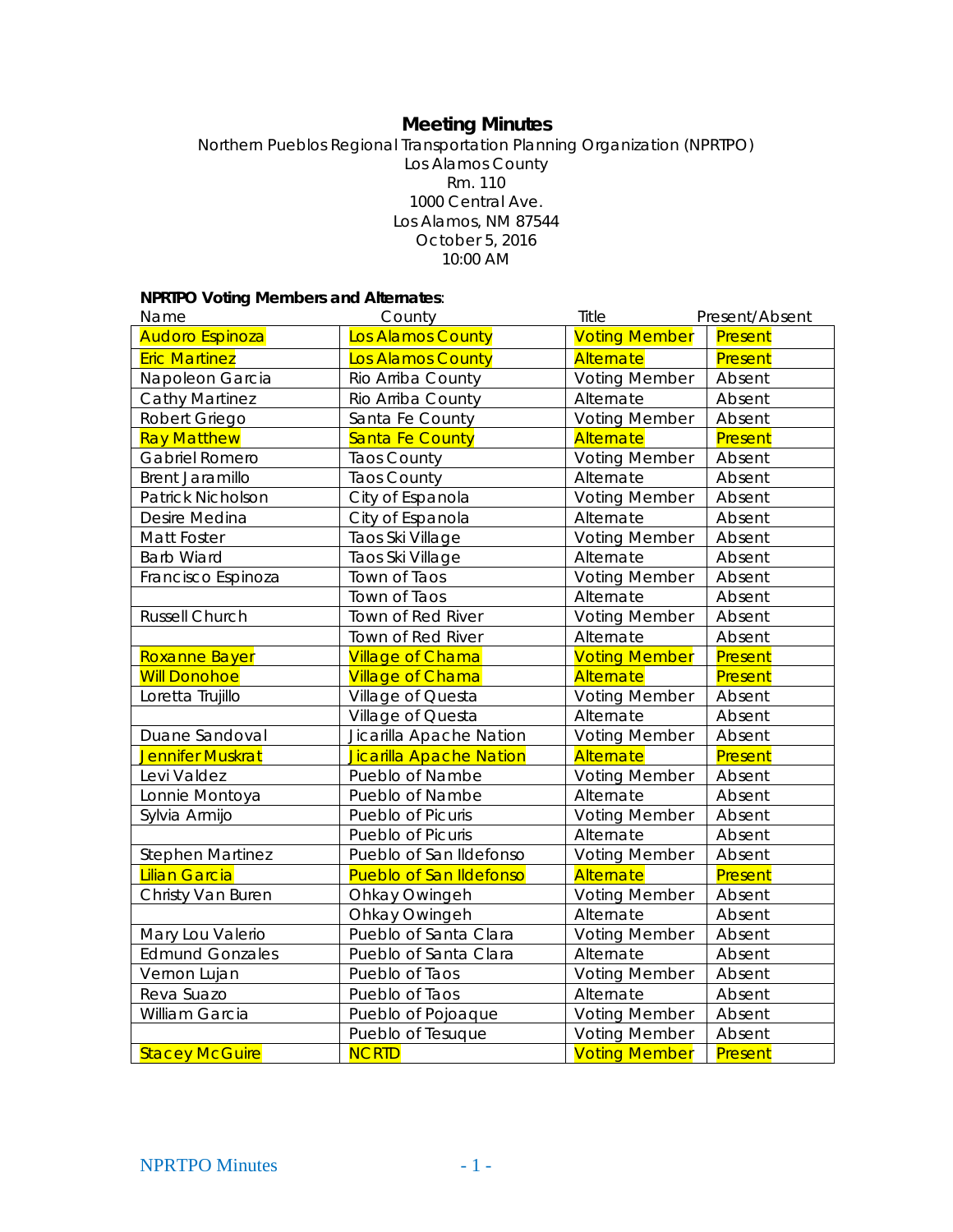| NPRTPO Program Manager |                |
|------------------------|----------------|
| Eric Ghahate           | <b>NCNMEDD</b> |

#### **NMDOT Staff**

Stephen Lopez NMDOT D-5 Engineer

Robin Elkin NMDOT Planning Liaison

# **Guest Members**

Thomas Aragon Rio Arriba County Leandro Cordova Taos County Vince Lithgow NMFA Susan Gonzales **DFA LGD** 

Desiree Lujan Los Alamos County John Bulthius **Los Alamos County** 

## **I. Call Meeting to Order**

The Meeting was called to order at 10:25 p.m. by Vice-Chair Stacey McGuire, NCRTD.

# **II. Pledge of Allegiance**

## **III. Welcome and Introductions:**

Individual introductions were conducted by each NPRTPO member and guests.

## **IV. Approval of the Agenda:**

Vice-Chair Stacey McGuire, NCRTD, called for a motion to approve the agenda as submitted.

Eric Martinez, Los Alamos County, made the motion to approve the agenda as submitted; the motion was seconded by Ray Matthew, Santa Fe County. The motion carried and all voted in favor.

## **V. Approval of the Minutes: (August 3, 2016 – Jicarilla Apache Nation)**

Vice-Chair Stacey McGuire, NCRTD called for a motion to approve the minutes as submitted.

Eric Martinez, Los Alamos County made the motion to approve the minutes as submitted; the motion was seconded by Thomas Aragon, Rio Arriba County. The motion carried and all voted in favor.

## **VI. Public Comments-5 minutes/person**:

Vice-Chair Stacey McGuire, NCRTD called for any public comment.

Jennifer Muskrat and Stacey McGuire provided an update about the NCRTD Blue Bus to Jicarilla.

## **VII. Review of FFY 18-19 TAP RTP Applications, Los Alamos County, Santa Fe National Forest-Espanola, NCRTD**

Eric Ghahate facilitated discussion regarding the TAP/RTP applications submitted for this cycle. The dates and times of the site visits were shared and also potential alternatives and project development suggestions were provided.